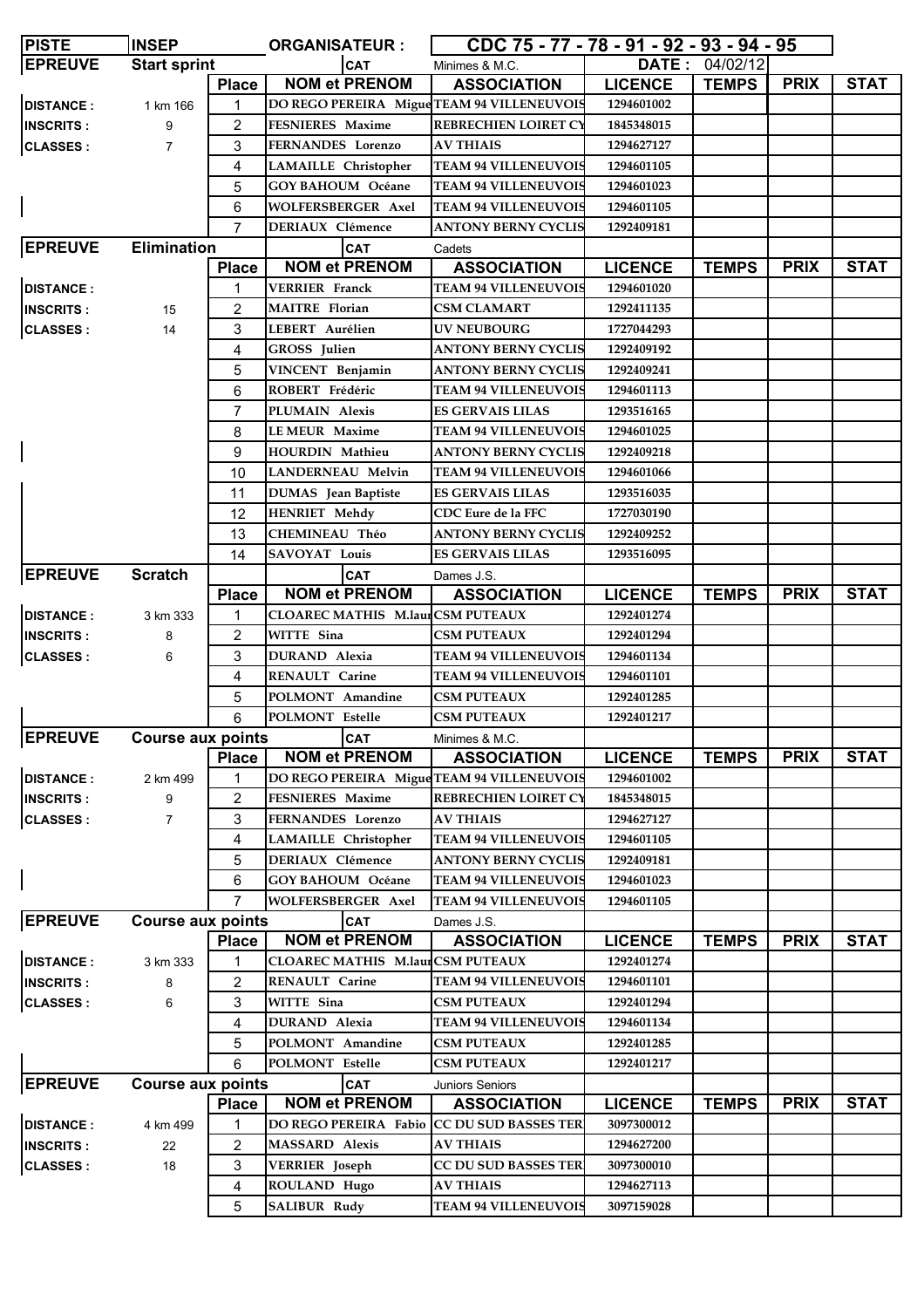|                  |                          | 6              | <b>LACHAT Nicolas</b>                          | OLYMPIQUE C.V.O.                               | 1295712351               |              |             |             |
|------------------|--------------------------|----------------|------------------------------------------------|------------------------------------------------|--------------------------|--------------|-------------|-------------|
|                  |                          | $\overline{7}$ | <b>TAHIR Zinedine</b>                          | <b>VC CERGY PONTOISE</b>                       | 1295709005               |              |             |             |
|                  |                          | 8              | <b>MERLETTE Alexandre</b>                      | A. SOISY ENGHIEN LA B                          | 1295713023               |              |             |             |
|                  |                          | 9              | SERODON Alexandre                              | <b>ISSY VELO CLUB</b>                          | 1292428101               |              |             |             |
|                  |                          | 10             | <b>MUSELET</b> Julien                          | VC CERGY PONTOISE                              | 1295709001               |              |             |             |
|                  |                          | 11             | PREDY Bryan                                    | <b>ISSY VELO CLUB</b>                          | 1292428 EC               |              |             |             |
|                  |                          | 12             | BENVENUTO Jean - Paul                          | <b>EC VELIZY 78</b>                            | 1278216 EC               |              |             |             |
|                  |                          | 13             | <b>COTENTIN Benoit</b>                         | CDC Eure de la FFC                             | 1727024175               |              |             |             |
|                  |                          | 14             | <b>TINTI Thomas</b>                            | <b>ISSY VELO CLUB</b>                          | 1292428053               |              |             |             |
|                  |                          | 15             | <b>CHALEL Mickail Yacine</b>                   | <b>CSM EPINAY SUR SEINE</b>                    | 1293502185               |              |             |             |
|                  |                          | 16             | DERLY Alain                                    | <b>ES GERVAIS LILAS</b>                        | 1293516024               |              |             |             |
|                  |                          | 17             | ROCHAT Paul                                    | <b>ISSY VELO CLUB</b>                          | 1292428105               |              |             |             |
|                  |                          | 18             | <b>DECOUARD Victor</b>                         | <b>CSM PUTEAUX</b>                             | 1292401252               |              |             |             |
| <b>EPREUVE</b>   | <b>Sprint aux Points</b> |                | CAT                                            | <b>Juniors Seniors</b>                         |                          |              |             |             |
|                  |                          | <b>Place</b>   | <b>NOM et PRENOM</b>                           | <b>ASSOCIATION</b>                             | <b>LICENCE</b>           | <b>TEMPS</b> | <b>PRIX</b> | <b>STAT</b> |
| <b>DISTANCE:</b> | 5 km 333                 | 1              | <b>VERRIER</b> Joseph                          | CC DU SUD BASSES TER                           | 3097300010               |              |             |             |
| <b>INSCRITS:</b> | 22                       | $\overline{2}$ | ROULAND Hugo                                   | <b>AV THIAIS</b>                               | 1294627113               |              |             |             |
| <b>CLASSES:</b>  | 14                       | 3              | DO REGO PEREIRA Fabio CC DU SUD BASSES TER     |                                                | 3097300012               |              |             |             |
|                  |                          | 4              | <b>SALIBUR Rudy</b>                            | <b>TEAM 94 VILLENEUVOIS</b>                    | 3097159028               |              |             |             |
|                  |                          |                |                                                |                                                | 1278216 EC               |              |             |             |
|                  |                          | 5              | BENVENUTO Jean - Paul                          | <b>EC VELIZY 78</b>                            |                          |              |             |             |
|                  |                          | 6              | SERODON Alexandre                              | <b>ISSY VELO CLUB</b>                          | 1292428101               |              |             |             |
|                  |                          | $\overline{7}$ | <b>LACHAT Nicolas</b>                          | OLYMPIQUE C.V.O.                               | 1295712351               |              |             |             |
|                  |                          | 8              | <b>MERLETTE Alexandre</b>                      | A. SOISY ENGHIEN LA B                          | 1295713023               |              |             |             |
|                  |                          | 9              | <b>COTENTIN Benoit</b>                         | CDC Eure de la FFC                             | 1727024175               |              |             |             |
|                  |                          | 10             | <b>DECOUARD</b> Victor                         | <b>CSM PUTEAUX</b>                             | 1292401252               |              |             |             |
|                  |                          | 11             | DUCHESNE Mickaël                               | <b>AS CORBEIL ESSONNES</b>                     | 1291302339               |              |             |             |
|                  |                          | 12             | CHALEL Mickail Yacine                          | <b>CSM EPINAY SUR SEINE</b>                    | 1293502185               |              |             |             |
|                  |                          | 13             | PREDY Bryan                                    | <b>ISSY VELO CLUB</b>                          | 1292428 EC               |              |             |             |
|                  |                          | 14             | ROCHAT Paul                                    | <b>ISSY VELO CLUB</b>                          | 1292428105               |              |             |             |
| <b>EPREUVE</b>   | <b>Course aux points</b> |                | <b>CAT</b>                                     |                                                |                          |              |             |             |
|                  |                          |                |                                                | Cadets                                         |                          |              |             |             |
|                  |                          | <b>Place</b>   | <b>NOM et PRENOM</b>                           | <b>ASSOCIATION</b>                             | <b>LICENCE</b>           | <b>TEMPS</b> | <b>PRIX</b> | <b>STAT</b> |
| <b>DISTANCE:</b> | 3 km 333                 | 1              | <b>VERRIER Franck</b>                          | <b>TEAM 94 VILLENEUVOIS</b>                    | 1294601020               |              |             |             |
| <b>INSCRITS:</b> | 15                       | 2              | <b>MAITRE</b> Florian                          | <b>CSM CLAMART</b>                             | 1292411135               |              |             |             |
| <b>CLASSES:</b>  | 11                       | 3              | VINCENT Benjamin                               | ANTONY BERNY CYCLIS                            | 1292409241               |              |             |             |
|                  |                          | 4              | LEBERT Aurélien                                | <b>UV NEUBOURG</b>                             | 1727044293               |              |             |             |
|                  |                          | 5              | <b>HENRIET Mehdy</b>                           | CDC Eure de la FFC                             | 1727030190               |              |             |             |
|                  |                          | 6              | PLUMAIN Alexis                                 | <b>ES GERVAIS LILAS</b>                        | 1293516165               |              |             |             |
|                  |                          | 7              | <b>DUMAS</b> Jean Baptiste                     | <b>ES GERVAIS LILAS</b>                        | 1293516035               |              |             |             |
|                  |                          | 8              | <b>SAVOYAT Louis</b>                           | <b>ES GERVAIS LILAS</b>                        | 1293516095               |              |             |             |
|                  |                          | 9              | ROBERT Frédéric                                | <b>TEAM 94 VILLENEUVOIS</b>                    | 1294601113               |              |             |             |
|                  |                          | 10             | <b>LEMEUR Maxime</b>                           | <b>TEAM 94 VILLENEUVOIS</b>                    | 1294601025               |              |             |             |
|                  |                          | 11             | CHEMINEAU Théo                                 | <b>ANTONY BERNY CYCLIS</b>                     | 1292409252               |              |             |             |
| <b>EPREUVE</b>   | Américaine               |                | <b>CAT</b>                                     | Cadets                                         |                          |              |             |             |
|                  |                          | <b>Place</b>   | <b>NOM et PRENOM</b>                           | <b>ASSOCIATION</b>                             | <b>LICENCE</b>           | <b>TEMPS</b> | <b>PRIX</b> | <b>STAT</b> |
| <b>DISTANCE:</b> | 9 km 999                 | 1              | <b>HOURDIN Mathieu</b>                         | <b>ANTONY BERNY CYCLIS</b>                     | 1292409218               |              |             |             |
| <b>INSCRITS:</b> | 11                       |                | <b>MAITRE</b> Florian                          | <b>CSM CLAMART</b>                             | 1292411135               |              |             |             |
| <b>CLASSES:</b>  | 8                        | 2              | ROBERT Frédéric                                | <b>TEAM 94 VILLENEUVOIS</b>                    | 1294601113               |              |             |             |
|                  |                          |                | <b>LANDERNEAU Melvin</b>                       | <b>TEAM 94 VILLENEUVOIS</b>                    | 1294601066               |              |             |             |
|                  |                          | 3              | <b>VERRIER Franck</b>                          | <b>TEAM 94 VILLENEUVOIS</b>                    | 1294601020               |              |             |             |
|                  |                          |                | <b>LEMEUR Maxime</b>                           | <b>TEAM 94 VILLENEUVOIS</b>                    | 1294601025               |              |             |             |
|                  |                          | 4              | PLUMAIN Alexis                                 | <b>ES GERVAIS LILAS</b>                        | 1293516165               |              |             |             |
|                  |                          |                | DUMAS Jean Baptiste                            | <b>ES GERVAIS LILAS</b>                        | 1293516035               |              |             |             |
|                  | Américaine               |                |                                                | <b>Juniors Seniors</b>                         |                          |              |             |             |
| <b>EPREUVE</b>   |                          | <b>Place</b>   | CAT<br><b>NOM et PRENOM</b>                    | <b>ASSOCIATION</b>                             | <b>LICENCE</b>           | <b>TEMPS</b> | <b>PRIX</b> | <b>STAT</b> |
|                  |                          | 1              |                                                | <b>CC DU SUD BASSES TER</b>                    | 3097300010               |              |             |             |
| <b>DISTANCE:</b> | 13 km 332                |                | <b>VERRIER</b> Joseph<br>DO REGO PEREIRA Fabio | <b>CC DU SUD BASSES TER</b>                    |                          |              |             |             |
| <b>INSCRITS:</b> | 15                       |                |                                                |                                                | 3097300012               |              |             |             |
| <b>CLASSES:</b>  | 12                       | 2              | MASSARD Alexis<br>DUCHESNE Mickaël             | <b>AV THIAIS</b><br><b>AS CORBEIL ESSONNES</b> | 1294627200<br>1291302339 |              |             |             |